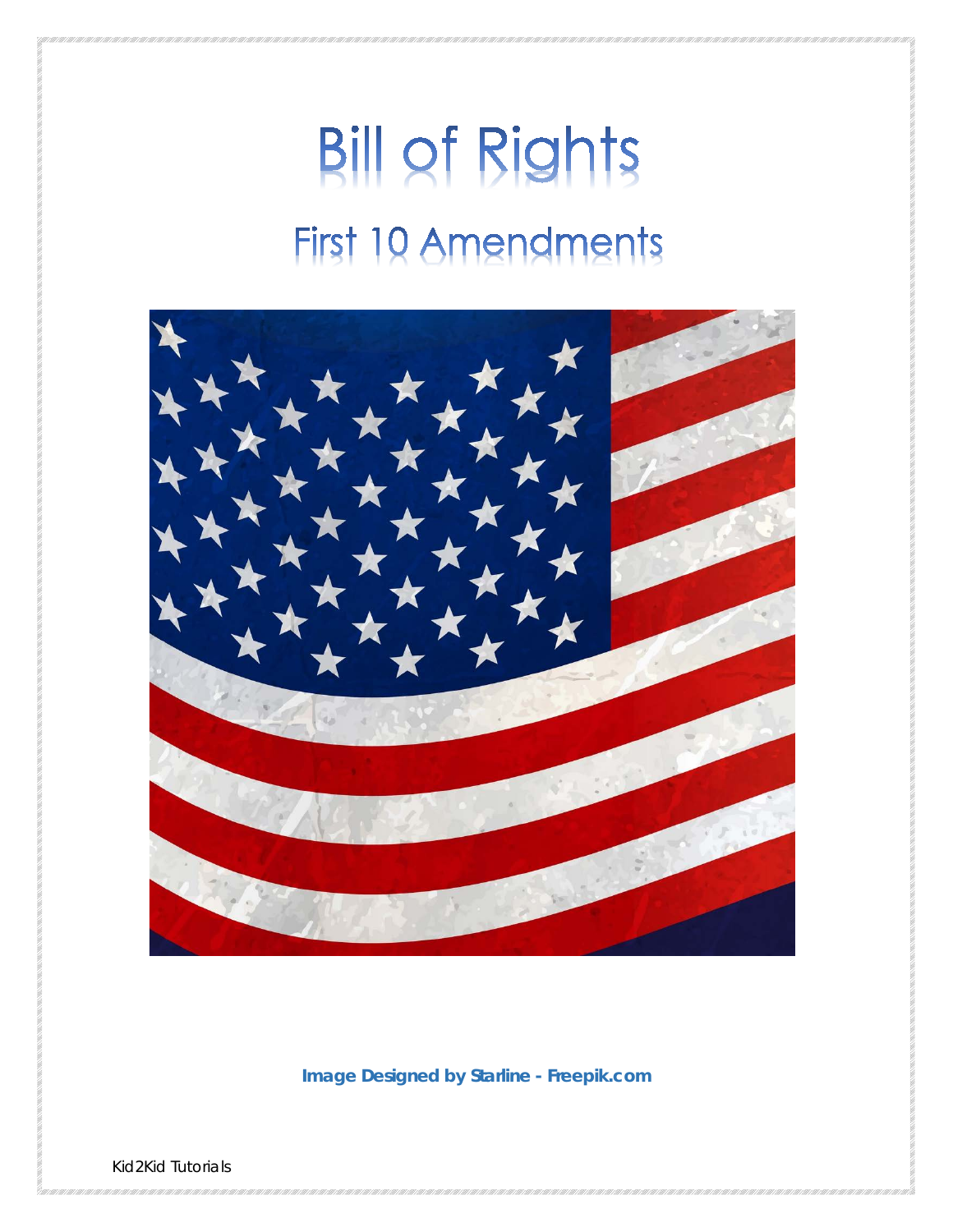## TABLE OF CONTENTS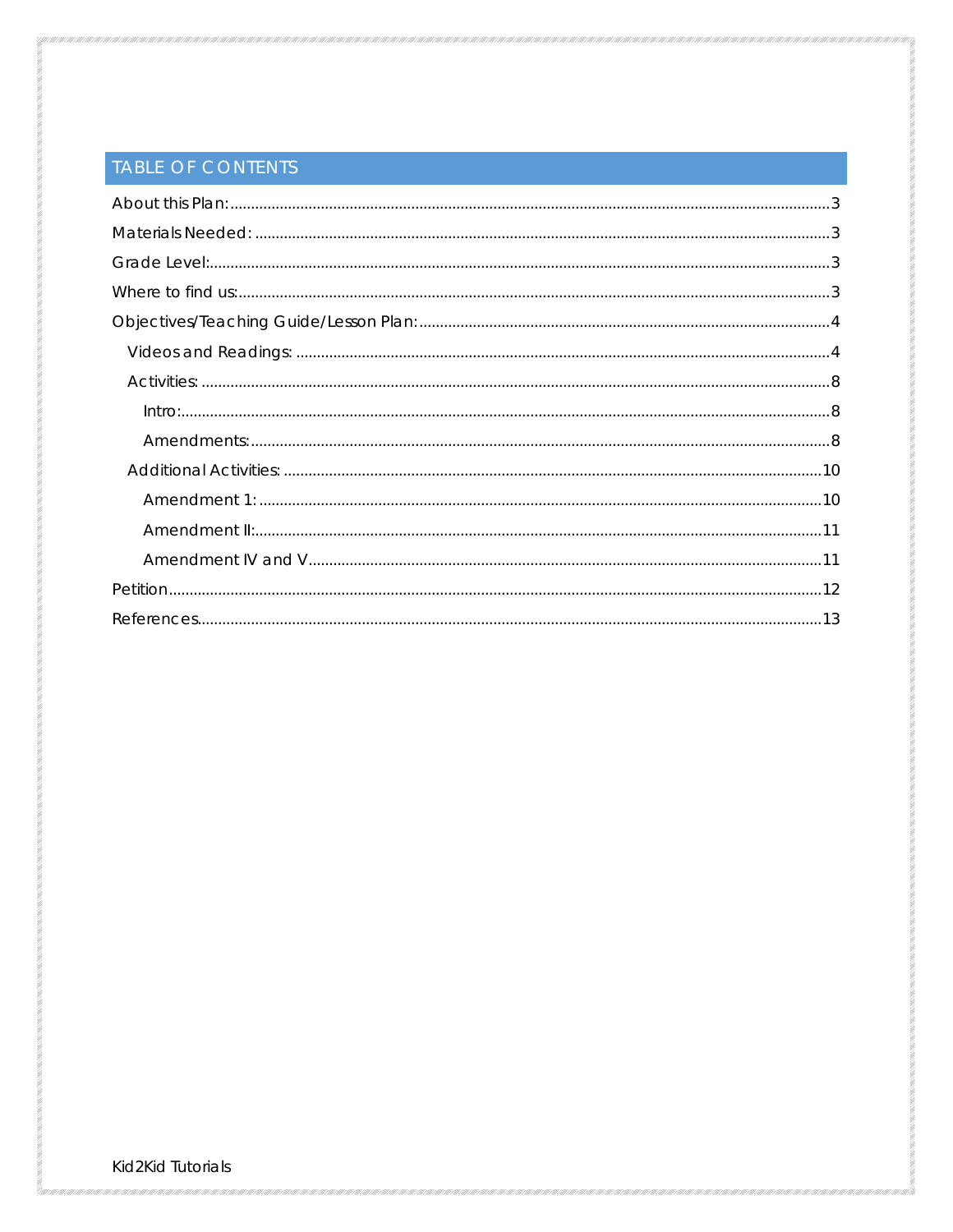# THE BILL OF RIGHTS – FIRST 10 AMENDMENTS

#### <span id="page-2-0"></span>ABOUT THIS PLAN:

In this lesson plan, we will be going over the first 10 amendments of the USA Constitution (The Bill of Rights).

#### <span id="page-2-1"></span>MATERIALS NEEDED:

- 1. Internet access
- 2. Computer/laptop
- 3. The book ["Philosophy for Young Thinkers"](https://www.rfwp.com/series/philosophy-for-young-thinkers-program) optional
- 4. Quiz included

<span id="page-2-2"></span>GRADE LEVEL:

Homeschool – appropriate for all grade levels.

#### <span id="page-2-3"></span>WHERE TO FIND US:

YouTube· www.youtube.com/kid2kidtutorialshd · Website· www.kid2kidtutorials.com · Twitter · www.twitter.com/Kid2Kidtutorial · Instagram · [www.instagram.com/Kid2Kidtutorials](http://www.instagram.com/Kid2Kidtutorials) · TPT· [www.teacherspayteachers.com/Store/Kid2Kid-Tutorials](http://www.teacherspayteachers.com/Store/Kid2Kid-Tutorials)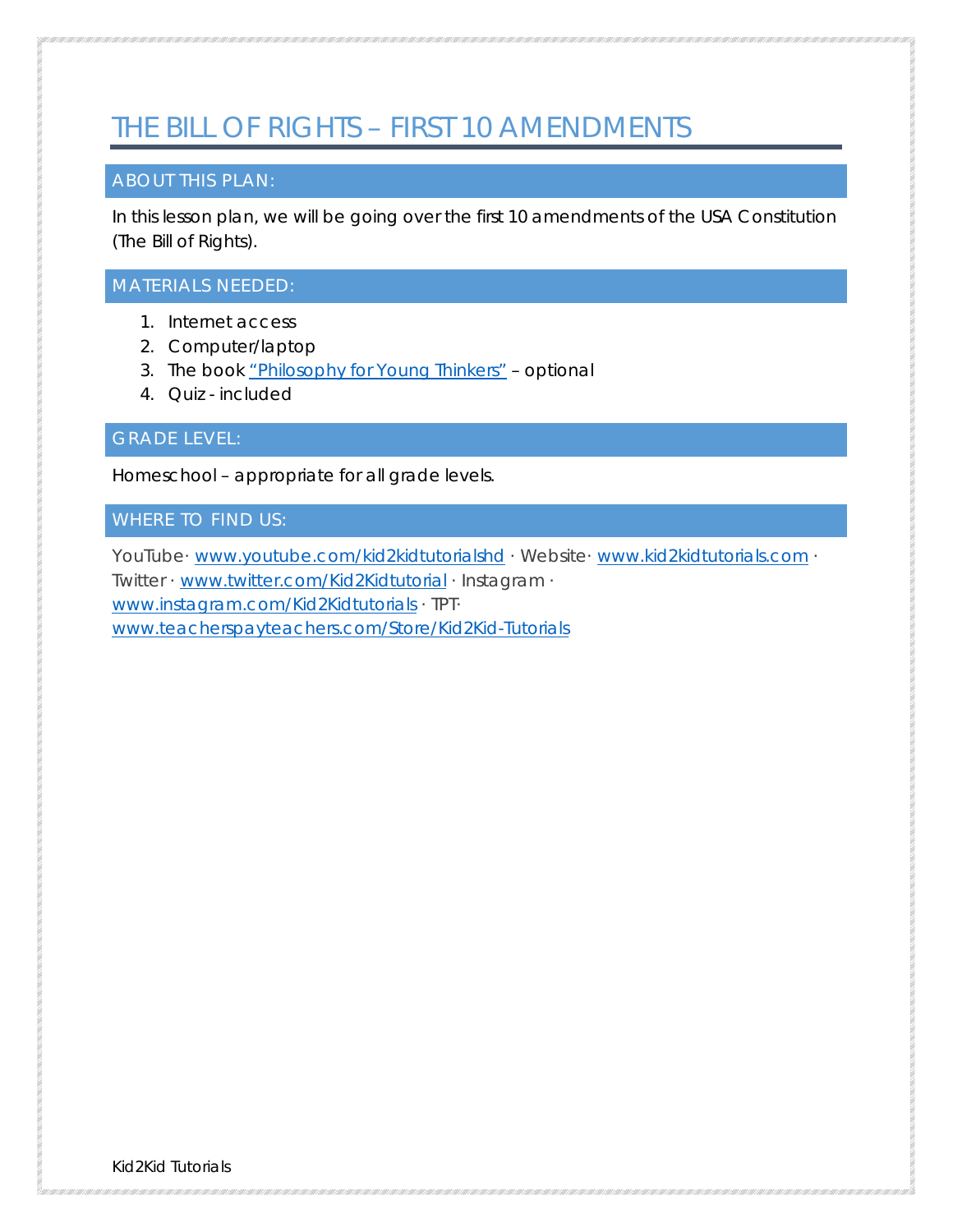#### <span id="page-3-0"></span>OBJECTIVES/TEACHING GUIDE/LESSON PLAN:

Please read through the entire plan before starting lessons with students.

#### <span id="page-3-1"></span>VIDEOS AND READINGS:

1. Quick overview of how the Constitution came to be.

Preamble: "We the People of the United States, to form a more perfect Union, establish Justice, insure domestic Tranquility, provide for the common defense, promote the general Welfare, and secure the Blessings of Liberty to ourselves and our Posterity, do ordain and establish this Constitution for the United States of America."

- a. [The Constitution, the Articles, and Federalism:](https://www.youtube.com/watch?v=bO7FQsCcbD8&t=44s) \*\*\* *Warning this video has some inappropriate language. Watch it before showing it to your students.* Crash Course Video - "In which John Green teaches you about the United States Constitution. During and after the American Revolutionary War, the government of the new country operated under the Articles of Confederation. While these Articles got the young nation through its war with England, they weren't of much use when it came to running a country. So, the founding fathers decided try their hand at nation-building, and they created the Constitution of the United States, which you may remember as the one that says We The People at the top. John will tell you how the convention came together, some of the compromises that had to be made to pass this thing, and why it's very lucky that the framers installed a somewhat reasonable process for making changes to the thing. You'll learn about Shays' Rebellion, the Federalist Papers, the elite vs rabble dynamic of the houses of congress, and start to find out just what an anti-federalist is."
- b. [Liberty Kids 140 –](https://www.youtube.com/watch?v=ZJKaqn2RrQ4) We the People: If you did not watch the Crash Course video, I recommend this one. "America's leaders meet at a convention in Philadelphia and decide to write a radical new Constitution. Ben Franklin, in his final moment on the world stage, helps forge the "Great Compromise" on legislative representation. James Madison writes much of the Constitution, the lawful embodiment of the promise of the Revolution (9/17/87). It includes the "odious compromise" on slavery that maintains the practice's legality in the United States. George Washington is inaugurated as the first President (4/30/1789). Moses resolves to open a school for free black children. Sarah's father joins the family from Ohio. Everyone looks forward to their new lives in the United States of America."
- 2. Civil [Rights and Liberties:](https://www.youtube.com/watch?v=kbwsF-A2sTg&index=23&list=PL8dPuuaLjXtOfse2ncvffeelTrqvhrz8H) "Today, Craig is going to give you an overview of civil rights and civil liberties. Often these terms are used interchangeably, but they are actually very different. Our civil liberties, contained in the Bill of Rights, once only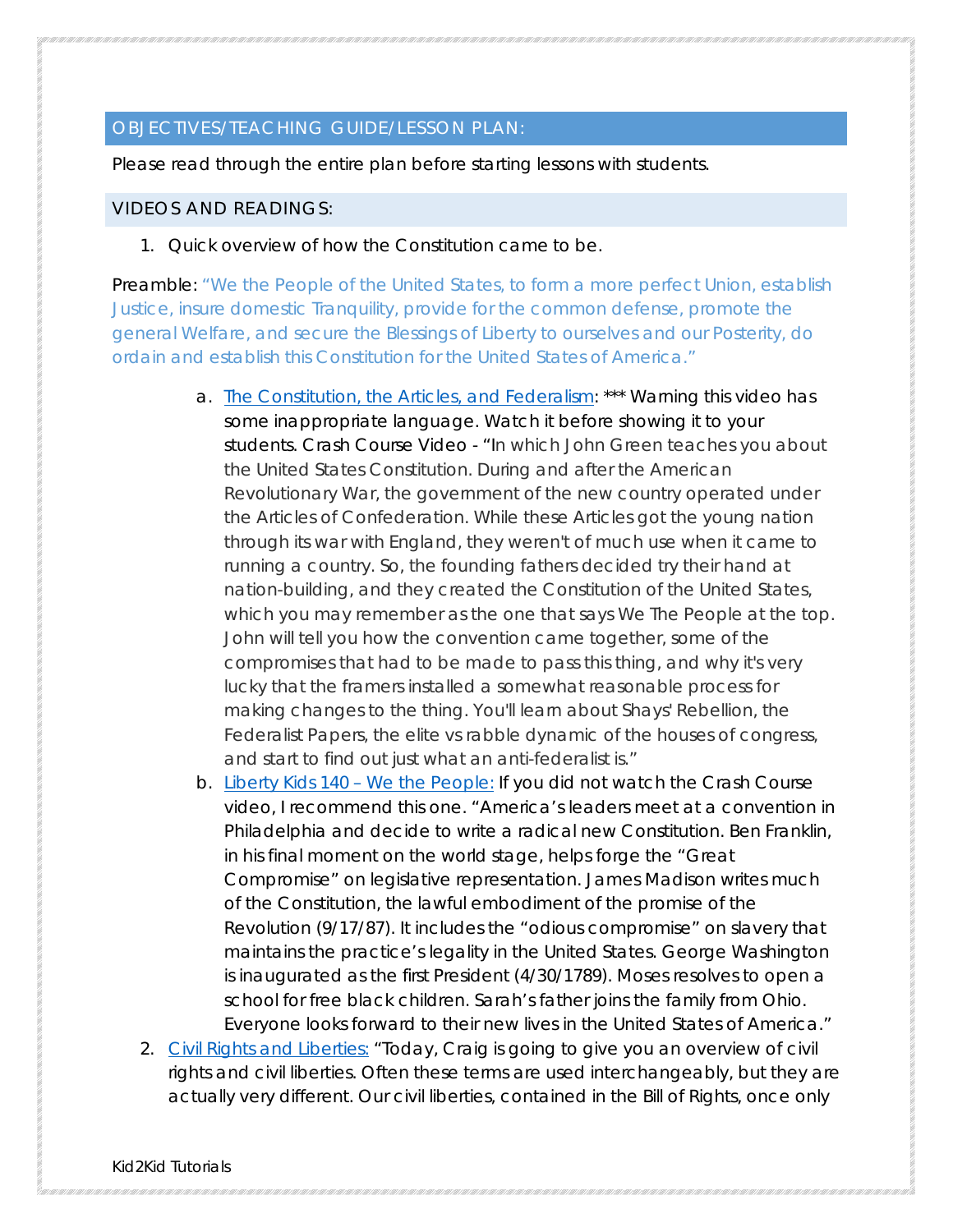protected us from the federal government, but slowly these liberties have been incorporated to protect us from the states. We'll take a look at how this has happened and the supreme court cases that got us here."

- 3. [Equal Protection:](https://www.youtube.com/watch?v=qKK5KVI9_Q8&index=29&list=PL8dPuuaLjXtOfse2ncvffeelTrqvhrz8H) *This is the 14th Amendment, however, I thought is was important to include this video.* "Today, Craig is going to talk about the most important part of the Constitution - the Fourteenth Amendment. In particular, we're going to discuss the "equal protection" clause and how it relates to our civil rights. So we've spent the last few episodes talking about civil liberties , or our protections from the government, but civil rights are different as they involve how some groups of citizens are able to treat other groups (usually minorities) under existing laws. We'll talk about the process the Supreme Court follows in equal protection cases, called strict scrutiny, and look at one landmark case, Brown v Board of Education, and explain its role in starting the Civil Rights Movement of the 1960s. "
- 4. [Bill of Rights:-](https://www.billofrightsinstitute.org/founding-documents/bill-of-rights/) there are 27 amendments, we will only be learning about the first 10 in this lesson plan.

**Amendment I**: "Congress shall make no law respecting an establishment of religion, or prohibiting the free exercise thereof; or abridging the freedom of speech, or of the press; or the right of the people peaceably to assemble, and to petition the Government for a redress of grievances."

- [Establishment Clause](https://constitutioncenter.org/interactive-constitution/amendments/amendment-i/the-establishment-clause-hamilton-and-mcconnell/interp/31) (Separation of Church and State)- Common Interpretation
- [Free Exercise Clause](https://constitutioncenter.org/interactive-constitution/amendments/amendment-i/the-establishment-clause-hamilton-and-mcconnell/interp/31) Common Interpretation
- [Freedom of Speech and the Press -](https://constitutioncenter.org/interactive-constitution/amendments/amendment-i/the-establishment-clause-hamilton-and-mcconnell/interp/31) Common Interpretation
- Assembly and Petition [Common Interpretation](https://constitutioncenter.org/interactive-constitution/amendments/amendment-i/assembly-and-petition-joint/interp/34)

Crash Course Videos:

- [Freedom of Religion:](https://www.youtube.com/watch?v=Y8dI1GTWCk4&index=24&list=PL8dPuuaLjXtOfse2ncvffeelTrqvhrz8H) "Today, Craig is going to take a look at the First Amendment and your right to freedom of religion. We'll examine some significant Supreme Court decisions and talk about how they've affected our interpretations of the law with respect to stuff like animal sacrifice and prayer in schools. As you'll see, there aren't always clearly defined, or bright-line, rules in approaching legal questions. Sometimes tests have to be developed to account for the ever-changing nature of the law and it's applications - so we're talk about some of those too."
- [Freedom of Speech:](https://www.youtube.com/watch?v=Zeeq0qaEaLw&list=PL8dPuuaLjXtOfse2ncvffeelTrqvhrz8H&index=25) "Today, FINALLY, Craig is going to talk about Free Speech! Now, free speech is so important because it not only allows you to critique the government, but it also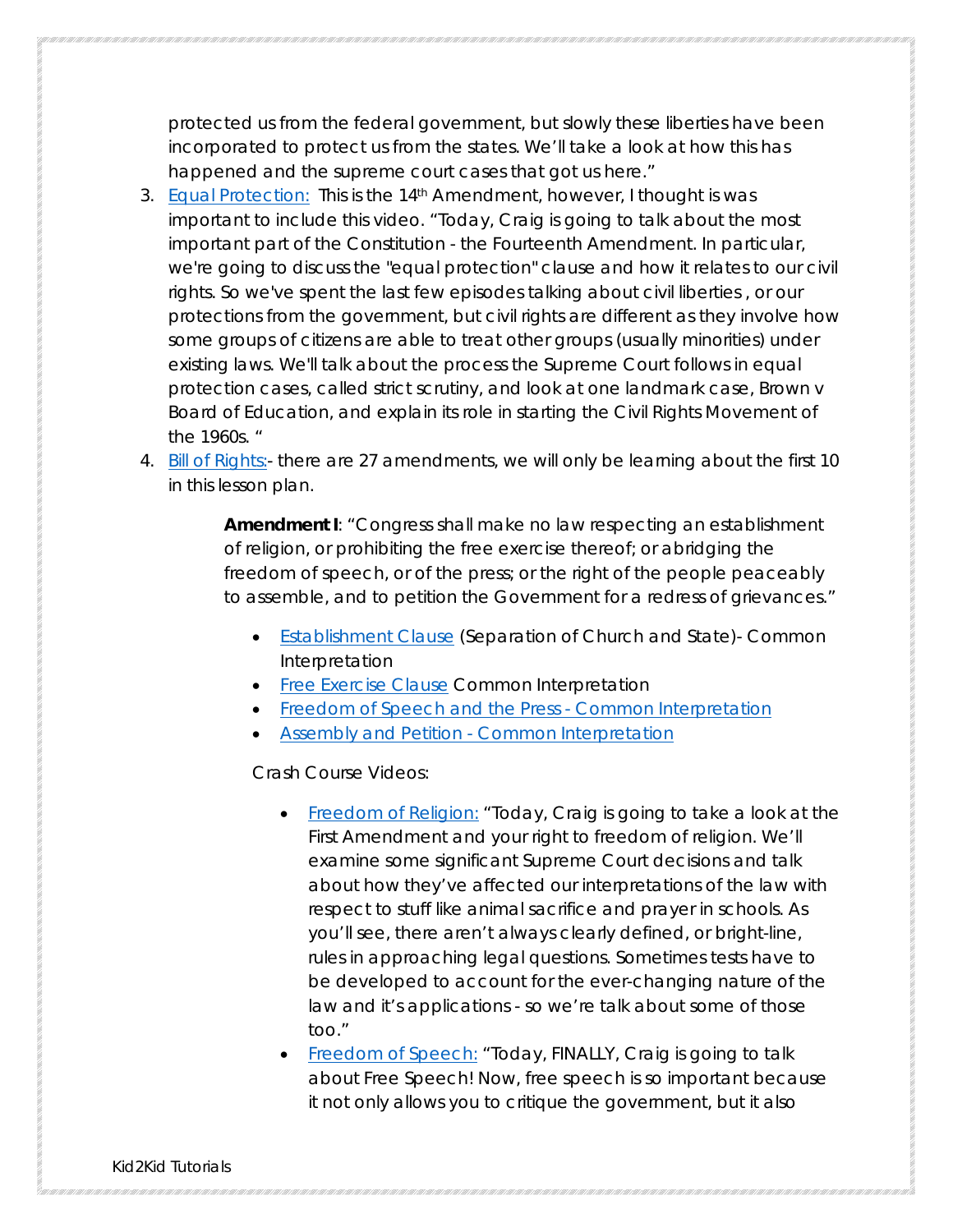protects you from the government. But it's essential to remember that not ALL speech is protected equally under the First Amendment, and just because you have a right to free speech doesn't mean your employer, for instance, can't fire you for something you say (unless your work for the government and then things get a bit more complicated). So we'll take a look at a couple significant Supreme Court cases that have gotten us to our current definition of free speech, and we'll also discuss some of the more controversial aspects of free speech - like hate speech."

• [Freedom of Press:](https://www.youtube.com/watch?v=Vtpd0EbaFoQ&list=PL8dPuuaLjXtOfse2ncvffeelTrqvhrz8H&index=26) "Today, Craig is going to finish up our discussion of the First Amendment with freedom of the press. Like an individual's right to free speech, the press has a right, and arguably responsibility, to tell the public what the government is doing. But of course there are some complications in doing so, like if that information will compromise national security or wrongfully discredit an individual. When considering Edward Snowden's NSA disclosures or Julian Assange's Wikileaks, it's just as important as ever to understand the role of the press in informing the public as well as our role as citizens in staying informed."

**Amendment II: "**A well-regulated militia, being necessary to the security of a free state, the right of the people to keep and bear arms, shall not be infringed."

**[The Second Amendment-](https://constitutioncenter.org/interactive-constitution/amendments/amendment-ii) Common Interpretation** 

**Amendment III**: "No soldier shall, in time of peace be quartered in any house, without the consent of the owner, nor in time of war, but in a manner to be prescribed by law."

**Ihe Third Amendment - Common Interpretation** 

**Amendment IV:** "The right of the people to be secure in their persons, houses, papers, and effects, against unreasonable searches and seizures, shall not be violated, and no warrants shall issue, but upon probable cause, supported by oath or affirmation, and particularly describing the place to be searched, and the persons or things to be seized."

• [The Fourth Amendment](https://constitutioncenter.org/interactive-constitution/amendments/amendment-iv) – Common Interpretation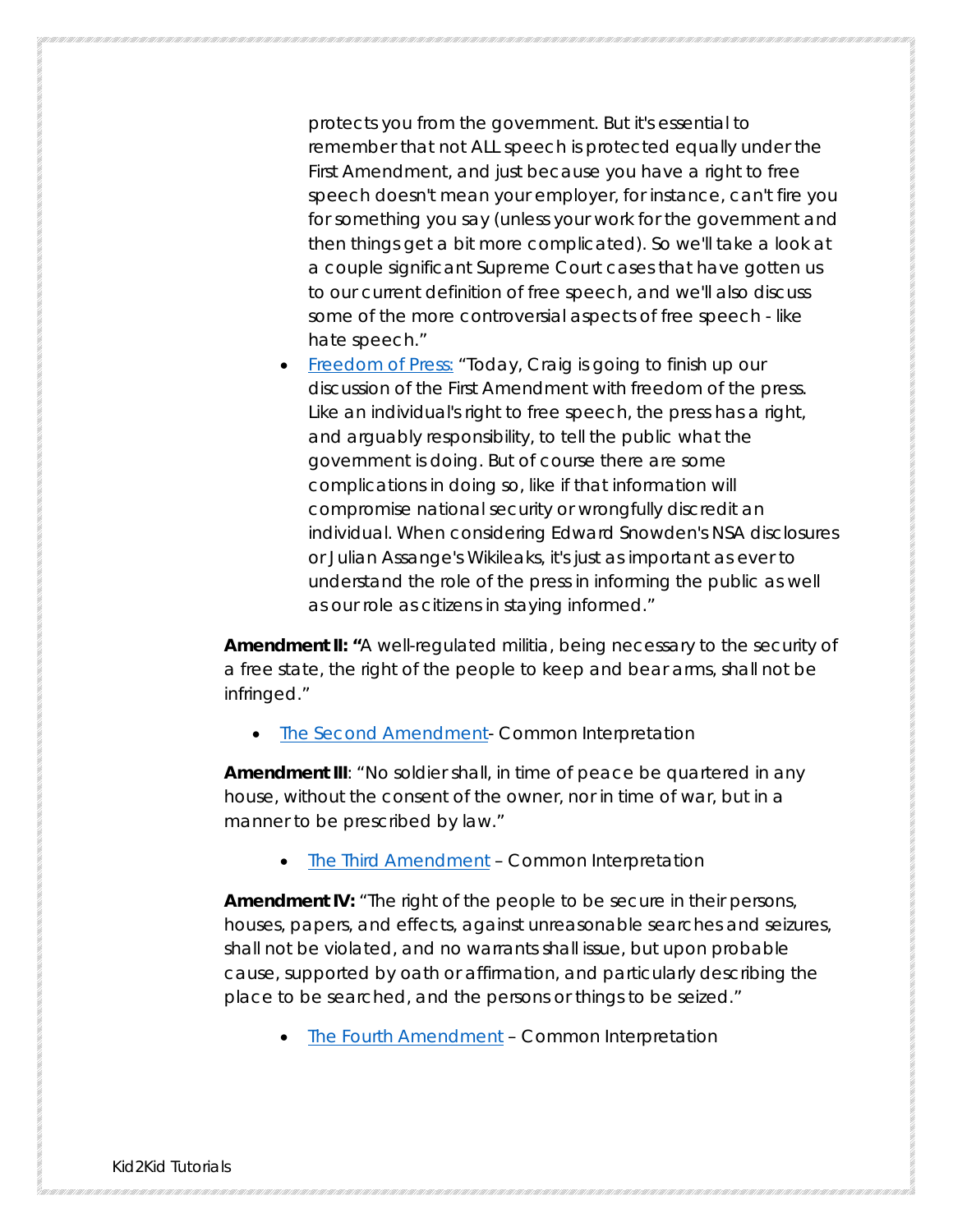Crash Course Videos:

• [Search and Seizure:](https://www.youtube.com/watch?v=_4O1OlGyTuU&index=27&list=PL8dPuuaLjXtOfse2ncvffeelTrqvhrz8H) "This week Craig talks about police searches and seizures. Now, the fourth amendment says that you have the right to be protected against "unreasonable searches and seizures" but what exactly does this mean? Well, it's complicated. The police often need warrants issued with proof of probable cause, but this isn't always the case - such as when you're pulled over for a moving violation. We'll finish up with the limitations of these protections and discuss one group of people in particular that aren't protected equally - students. "

**Amendment V:** "No person shall be held to answer for a capital, or otherwise infamous crime, unless on a presentment or indictment of a grand jury, except in cases arising in the land or naval forces, or in the militia, when in actual service in time of war or public danger; nor shall any person be subject for the same offense to be twice put in jeopardy of life or limb; nor shall be compelled in any criminal case to be a witness against himself, nor be deprived of life, liberty, or property, without due process of law; nor shall private property be taken for public use, without just compensation."

- [Criminal Procedure](https://constitutioncenter.org/interactive-constitution/amendments/amendment-v) Common Interpretation
- [Due Process](https://constitutioncenter.org/interactive-constitution/amendments/amendment-v) Common Interpretation
- [Takings Clause](https://constitutioncenter.org/interactive-constitution/amendments/amendment-v) Common Interpretation

Crash Course Videos:

• [Due Process of Law:](https://www.youtube.com/watch?v=UyHWRXAAgmQ&index=28&list=PL8dPuuaLjXtOfse2ncvffeelTrqvhrz8H) "This week Craig is going to continue our discussion of due process. Technically, we started last week with the 4th amendment and search and seizure, but this week we're going to look at the 5th and 6th amendments and how they ensure a fair trial. We'll talk about some stuff you tend to hear a lot on tv, like your right to an attorney and a jury of your peers and also terms like "double jeopardy" and "pleading the fifth". Now, this stuff can get pretty complicated, which is where lawyers come in handy, but it's important to know your liberties to keep the police and other judicial officers in check. "

**Amendment VI:** "In all criminal prosecutions, the accused shall enjoy the right to a speedy and public trial, by an impartial jury of the state and district wherein the crime shall have been committed, which district shall have been previously ascertained by law, and to be informed of the nature and cause of the accusation; to be confronted with the witnesses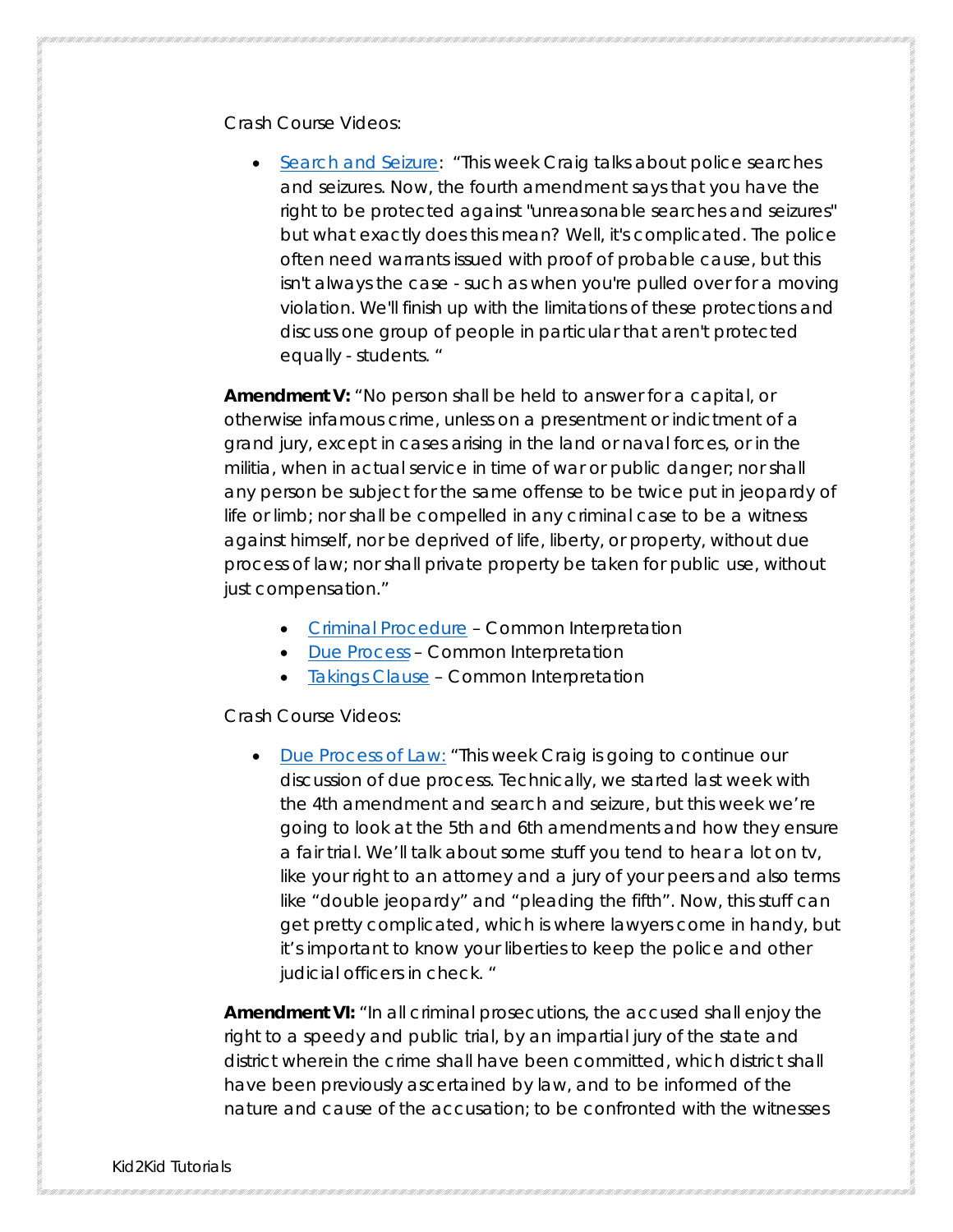against him; to have compulsory process for obtaining witnesses in his favor, and to have the assistance of counsel for his defense."

• [The Sixth Amendment](https://constitutioncenter.org/interactive-constitution/amendments/amendment-vi) – Common Interpretation

**Amendment VII:** "In suits at common law, where the value in controversy shall exceed twenty dollars, the right of trial by jury shall be preserved, and no fact tried by a jury, shall be otherwise reexamined in any court of the United States, than according to the rules of the common law."

**[The Seventh Amendment](https://constitutioncenter.org/interactive-constitution/amendments/amendment-vii) - Common Interpretation** 

**Amendment VIII:** "Excessive bail shall not be required, nor excessive fines imposed, nor cruel and unusual punishments inflicted."

• [The Eighth Amendment](https://constitutioncenter.org/interactive-constitution/amendments/amendment-viii) – Common Interpretation

**Amendment IX:** "The enumeration in the Constitution, of certain rights, shall not be construed to deny or disparage others retained by the people."

**[The Ninth Amendment](https://constitutioncenter.org/interactive-constitution/amendments/amendment-ix) - Common Interpretation** 

**Amendment X:** "The powers not delegated to the United States by the Constitution, nor prohibited by it to the states, are reserved to the states respectively, or to the people."

**[The Tenth Amendment](https://constitutioncenter.org/interactive-constitution/amendments/amendment-x) - Common Interpretation** 

#### <span id="page-7-1"></span><span id="page-7-0"></span>ACTIVITIES:

#### INTRO:

1. Watch one of the two videos listed above (Crash Course or Liberty Kids).

#### <span id="page-7-2"></span>AMENDMENTS:

Read each Amendment and what it means. Then follow the activities.

- 1. Discuss the clause with students. You can also read the different opinions and have the students discuss which opinion they agree/disagree with.
	- A. What does the clause state? Amendment 1: Example: What does separation of Church and State mean? Keep government out of religion and/or religion out of government?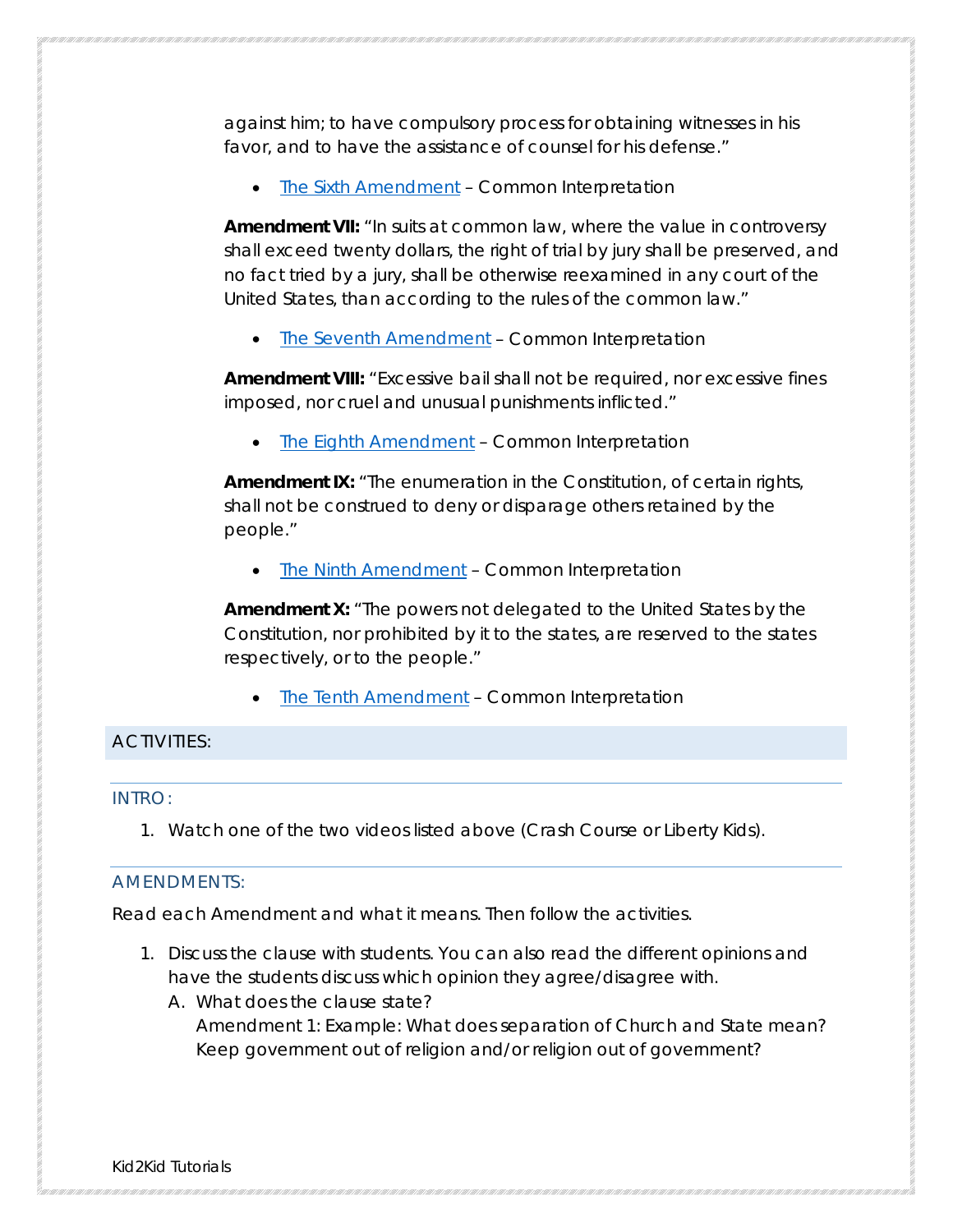- B. The students should be asking questions and discussing the clause. Teachers should be the facilitator and assist in starting the conversation and in ensuring students discuss in a respectful manner.
- 2. Application of the Clause/Amendment:
	- A. Choose one of the cases listed in the from the Interactive Constitution.
		- (1) State the problem and pose the Question.
		- (2) Have the students come up with their own opinion/decision regarding the case. – this should be an individual assignment
		- (3) Have the students present their opinion/decision based on the facts of the case.
		- (4) Review the court's ruling and discuss any differences between the student's opinions/decision and the court's decision.

#### **EXAMPLE:** MCCREARY COUNTY V. AMERICAN CIVIL LIBERTIES UNION OF KY.

**Facts of the Case:** "The American Civil Liberties Union (ACLU) sued three Kentucky counties in federal district court for displaying framed copies of the Ten Commandments in courthouses and public schools. The ACLU argued the displays violated the First Amendment's establishment clause, which prohibits the government from passing laws "respecting an establishment of religion." The district court and the Sixth Circuit Court of Appeals ruled the displays violated the establishment clause." (McCreary County v. American Civil Liberties Union of Ky.." *Oyez.* Chicago-Kent College of Law at Illinois Tech, n.d. Nov 15, 2016. [https://www.oyez.org/cases/2004/03-1693\)](https://www.oyez.org/cases/2004/03-1693)

\* *make sure you do not tell the students what the court ruled. This will come after students have expressed their own opinions.*

**Question:** "Do Ten Commandments displays in public schools and in courthouses violate the First Amendment's establishment clause, which prohibits government from passing laws "respecting an establishment of religion?" 2. Was a determination that the displays' purpose had been to advance religion sufficient for the displays' invalidation?" (McCreary County v. American Civil Liberties Union of Ky.." *Oyez.* Chicago-Kent College of Law at Illinois Tech, n.d. Nov 15, 2016. [https://www.oyez.org/cases/2004/03-1693\)](https://www.oyez.org/cases/2004/03-1693)

#### **Student Discussion and Opinions:**

• Students should write out their opinions/decisions on the case and how they would have ruled (individual assignment). Make sure they have a copy of the clause, the facts of the case, and the question.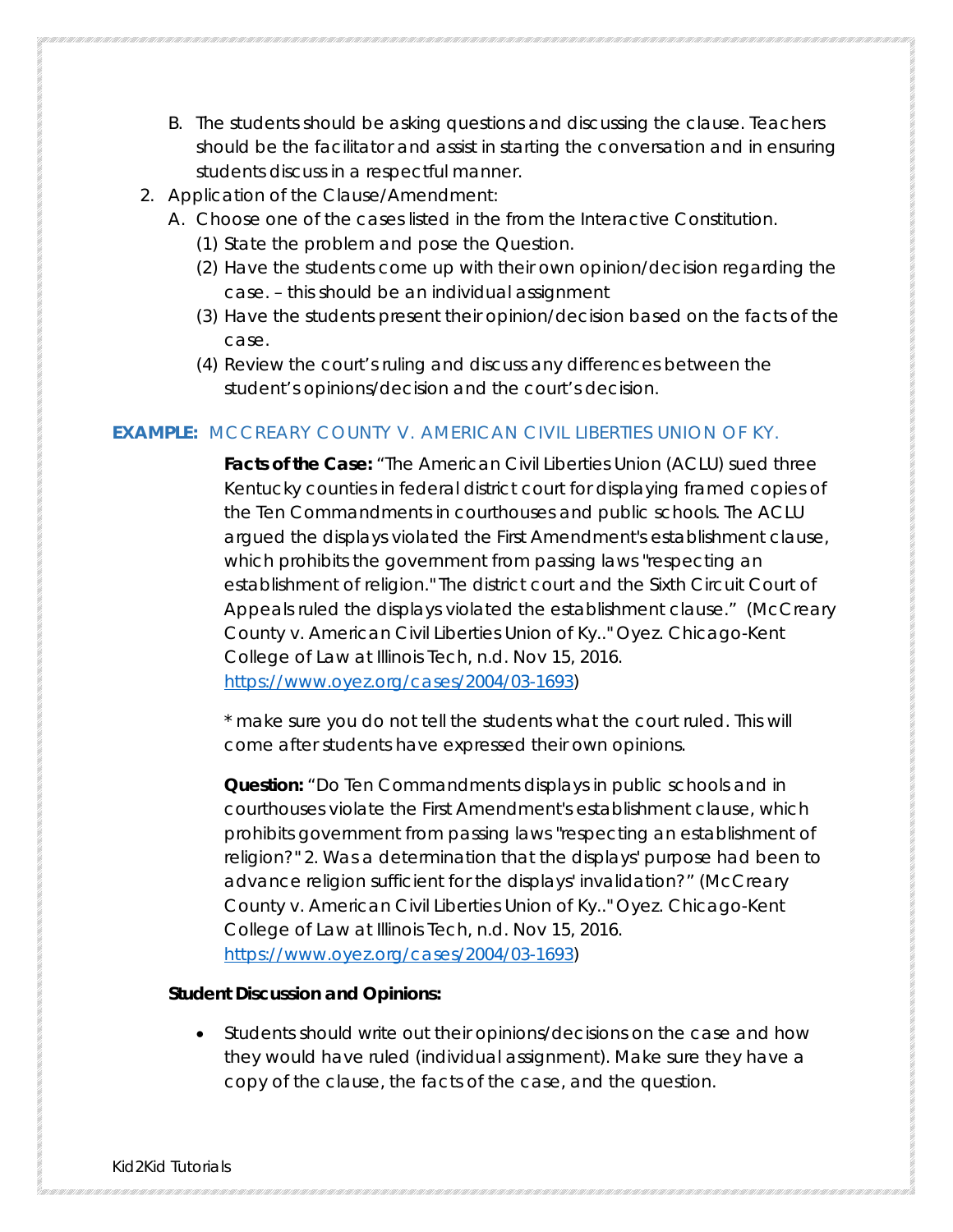- o Students should write an opinion based on what the clause says, not their personal belief. Opinions for this should be based on the facts of the case and the rights the Constitution provides.
- Student will discuss their opinions/decision. Allow the students to present their opinion/decision first, then open it up to discussion.
- After the discussion read the court ruling and ask the students their view of the ruling. Why they agree/disagree

**Court Ruling:** "Yes and yes. In a 5-4 opinion delivered by Justice David Souter, the majority held that the displays violated the establishment clause because their purpose had been to advance religion. In the case of each of the displays, the Court held, an observer would have concluded that the government was endorsing religion. The first display for presenting the Ten Commandments in isolation; the second for showing the Commandments along with other religious passages; the third for presenting the Commandments in a presentation of the "Foundations of American Law," an exhibit in which the county reached "for any way to keep a religious document on the walls of courthouses." (McCreary County v. American Civil Liberties Union of Ky.." *Oyez.* Chicago-Kent College of Law at Illinois Tech, n.d. Nov 15, 2016. [https://www.oyez.org/cases/2004/03-1693\)](https://www.oyez.org/cases/2004/03-1693)

#### <span id="page-9-1"></span><span id="page-9-0"></span>ADDITIONAL ACTIVITIES:

#### AMENDMENT 1:

Philosophical approach *using* the book *Philosophy for Young Thinkers.*

- *1)* Free Exercise: Read and follow the directions for "Snake Eyes", on page 112.
- 2) Freedom of Speech and the Press: Read and follow directions for "Ban the Book", on page 91.

Assembly and Petition:

- A. Online [Change.org](https://www.change.org/)
- B. In the classroom [Petition](#page-11-0)
- C. Written petition to send to a local, state, or federal representatives.

Before you draft your petition ensure that:

- You know your cause. (ex. Healthier lunches in school, shorter school hours, reduced homework etc.…). Make your statement precise and easy to read. Ensure you do not have grammatical or spelling errors.
- You know if your petition should be sent to your local, state, or federal government.
- You know the requirements by your local, state, or federal government.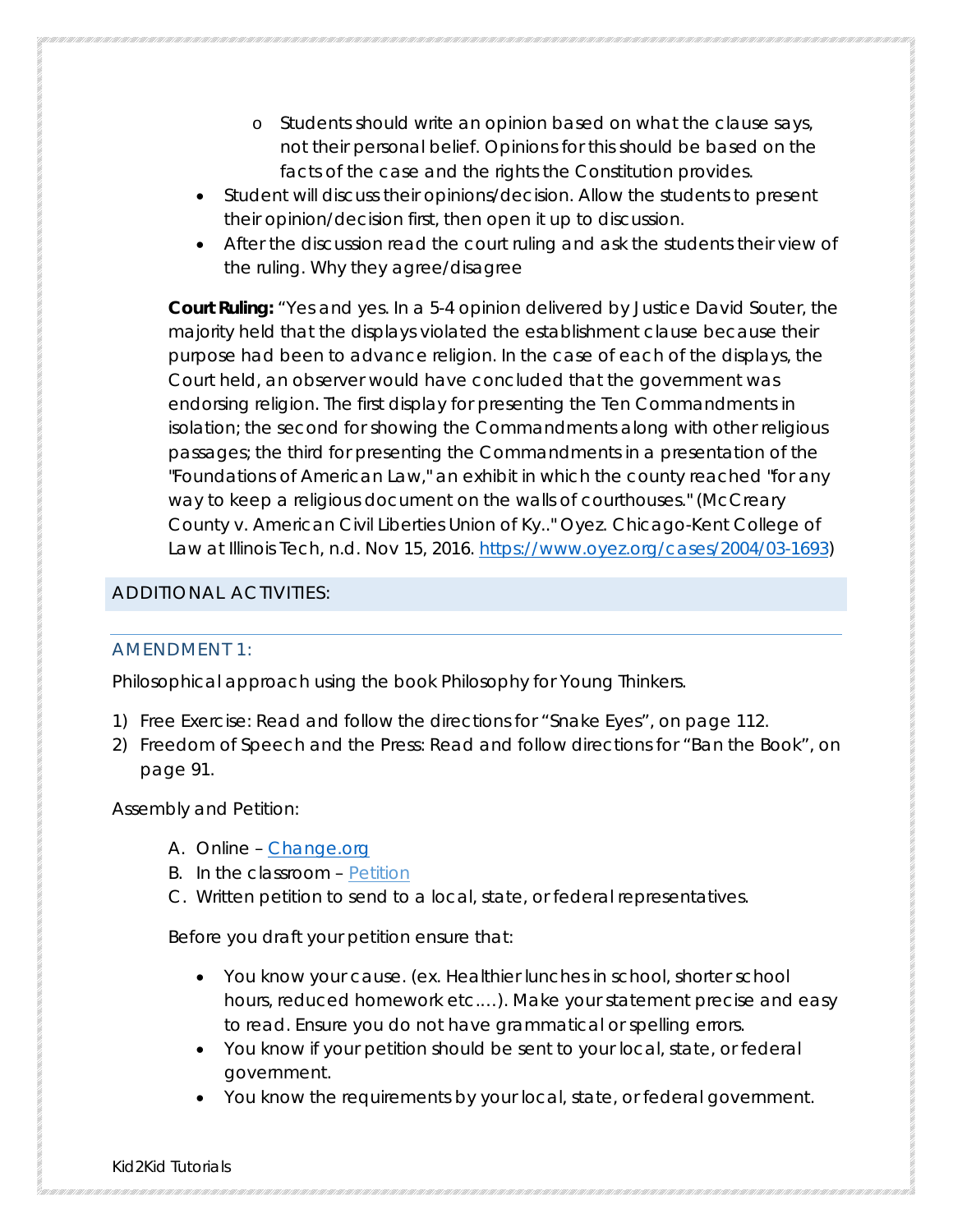- o How many signatures are needed?
- o Do you need approval before sending out your petition?
- o What steps do you need to take to have it placed on the ballot?
- You know the information you need to gather
	- o First and Last Name of voter, voter registration number, phone number, email, etc.…

The rules for petitioning in the state of Oregon can be found [HERE.](http://sos.oregon.gov/elections/Pages/statelaw.aspx)

#### <span id="page-10-0"></span>AMENDMENT II:

Have students write or present an argument for or against gun control. Arguments should be based on what the constitution states, statistics on gun violence, gun ownership, etc. Ask the students to consider

- Should all guns be banned?
- Should there be a ban on certain guns?
- Should there be a mental health checks before purchasing a gun?
- What about 3D printed guns?
- Can we ban/limit ammunition?

#### <span id="page-10-1"></span>AMENDMENT IV AND V

Philosophical approach *using* the book *Philosophy for Young Thinkers.*

- *1)* Read and follow the directions for:
	- a) "I Sentence You To…", on page 56.
	- b) "Choice and Responsibility", on page 59.
	- c) "Hot Possibilities in Lizard Lick", on page 115.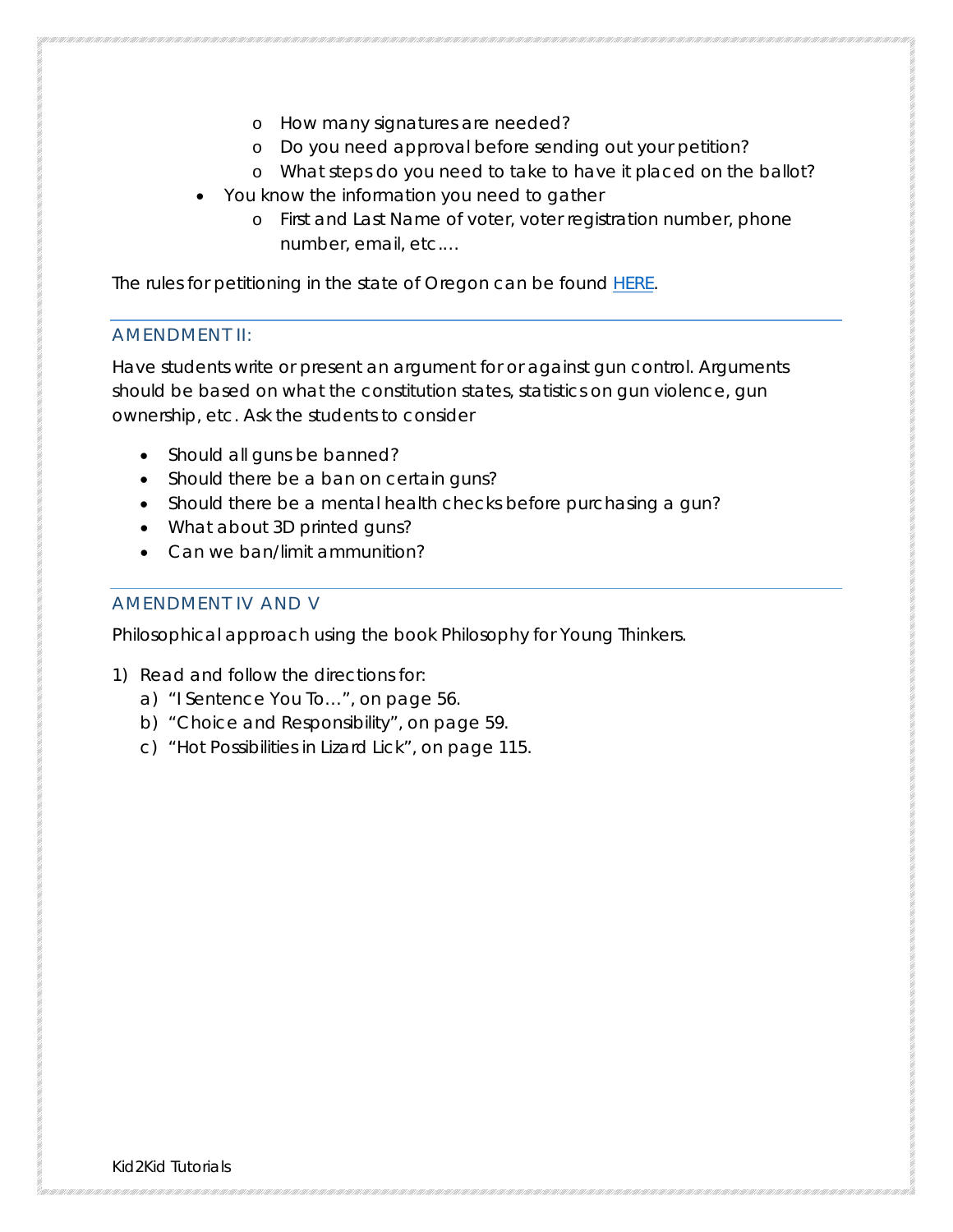### PETITION

<span id="page-11-0"></span>*[Write out a summary of your cause. Use bullet points or a numbered list to make sure it is easy to read and understand.]*

\*Not a legal petition. see your state laws on how to start and submit a petition.

| <b>First Name</b> | Last Name | Signature | Date |
|-------------------|-----------|-----------|------|
|                   |           |           |      |
|                   |           |           |      |
|                   |           |           |      |
|                   |           |           |      |
|                   |           |           |      |
|                   |           |           |      |
|                   |           |           |      |
|                   |           |           |      |
|                   |           |           |      |
|                   |           |           |      |

Kid2Kid Tutorials